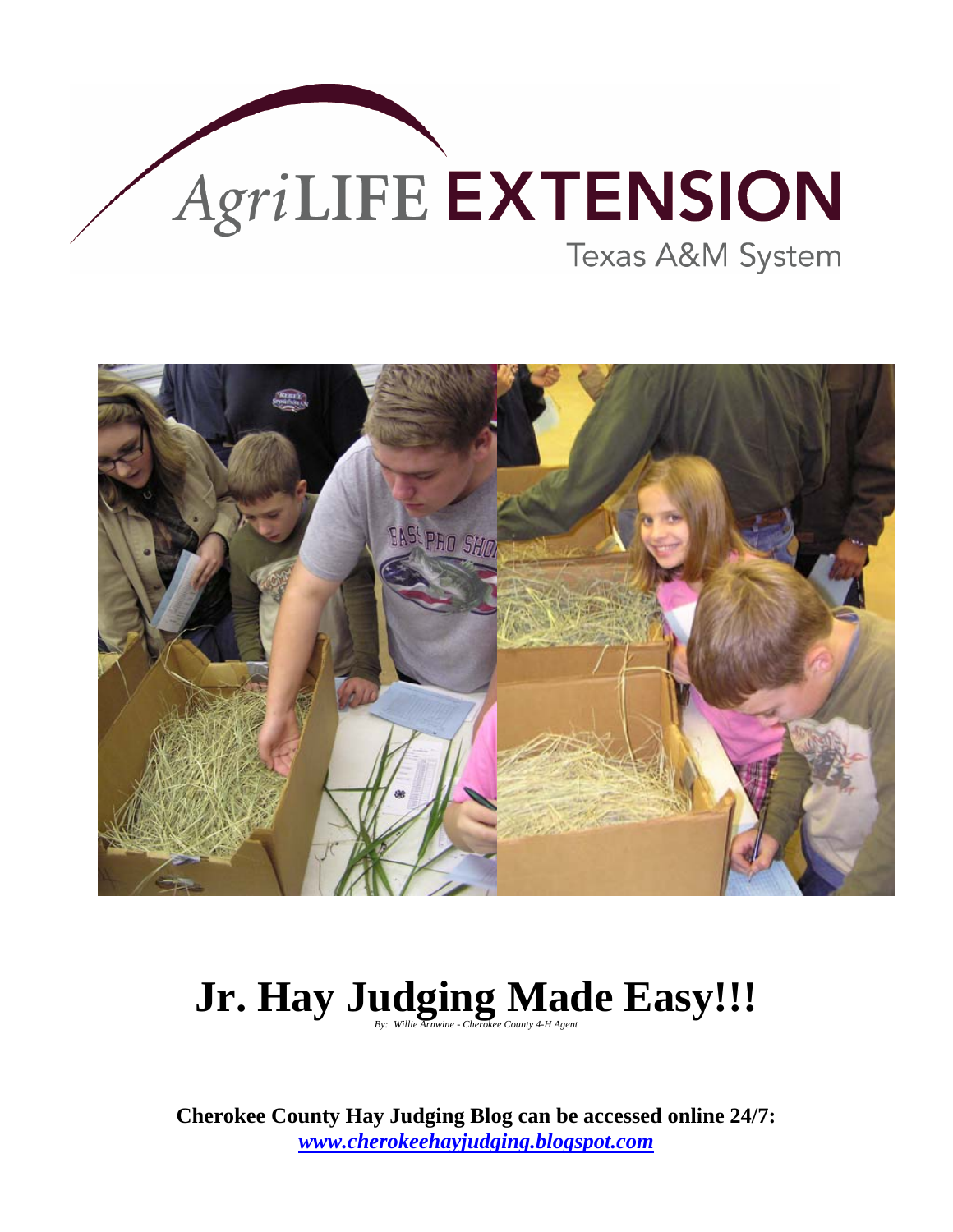### Why Judge Hay?

Though economic concerns will always dictate the daily quantity and quality of products we purchase, there are several physical factors to weigh when considering hay. Being a good judge of hay quality is a direct benefit to those who are buying hay, as well as to the animals it will feed. Less expensive hay is not necessarily the best deal just because it's cheap, because an uneducated decision could potentially result in a much higher cost due to animal morbidity or mortality. When considering hay, it is also important to take into account the relative feed value (RFV). The RFV is simply a measure of the nutritional value of the hay relative to the species and/or dietary need of the animal. The RFV and protein requirements of a pregnant or lactating beef cow may be similar to those of a dairy cow but both are much higher than those of the average dry (not pregnant or lactating) beef cow. Horses, goats and sheep also have different nutritional needs relative to their expected performance, so it would pay to research those needs before you buy "the best hay money can buy". If you buy hay with qualities beyond the actual needs of the animal that you intend to feed, everything beyond those needs will quite literally end up as waste.

Lack of adequate rain fall and mass grass-eating insect infestations(Army Worms, Grasshoppers, etc) can cause hay to be in great demand during the winter months. This means that nearly all East Texas stock animal producers will, at some time, be forced to purchase hay to feed their herds. To maximize the return on their investment, it is imperative for them to know that the hay they are buying is of sufficient quality to meet their herd needs. A major visual key to being able to judge hay quality is being able to recognize the stage of its lifecycle that the hay was harvested in.

Below you will see a brief description of the physical characteristics to consider when judging hay:

#### **Maturity**

You first need to understand that the ultimate goal of any hay grass is to survive only long enough to propagate. That means that it wants to sprout and grow a healthy stem, put on leaves, produce its own seedling to emerge in its bloom, and drop the seed once mature, in turn, producing a new plant, and so on, and so on....

There are three distinct developmental stages of the life within this life cycle. The first stage of this cycle it the "pre-boot" stage. At this stage, the grass has already produced strong healthy stem tissue and is now concentrating all of its energy into creating leaf tissue. At "pre-boot", the plant should show little or no signs of seed head development. When the plant transitions to the next stage, it starts concentrating its energy into developing seed heads, it is said to be in the "Boot" stage and remains in this stage until the seed heads emerge into full bloom. The middle portion of this stage is the optimum time to harvest the hay, as a good bit of nutritional quality remains in leaf tissue, as well as in the pre-emerged seeds.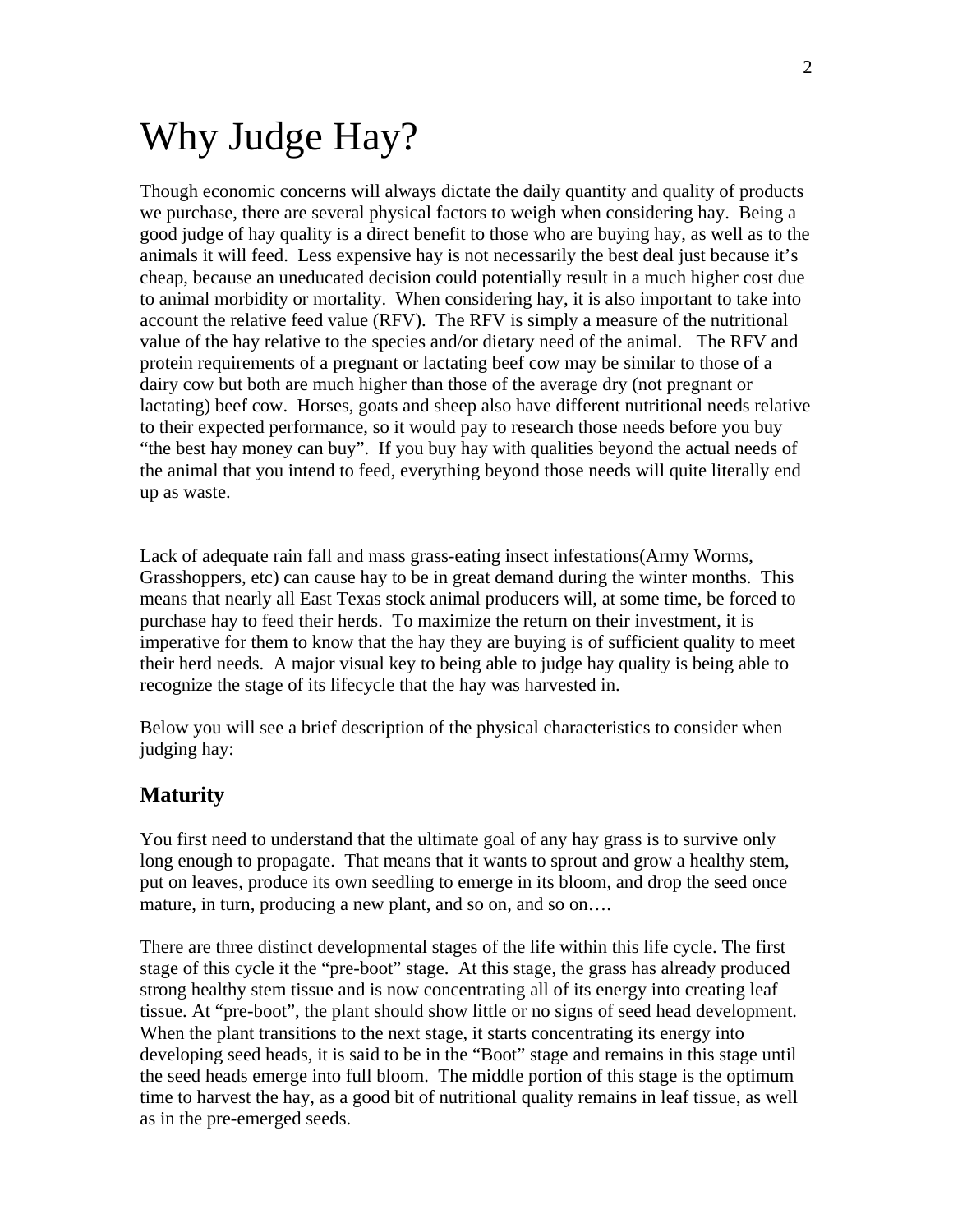The last stage within the plant's life cycle is that of "full bloom" this is when the mature seeds are in full view just prior to their being released from the seed head. Remember the plants ultimate goal is to propagate itself, so at this stage, the plant stem and leaf have stopped growing and nutrient values begin to decrease. All energy is focused on nurturing the seeds to maturity. Hay can still be harvested early in this stage, but it should be done as soon as possible. If the seeds are allowed to grow to full maturity, then they will likely fall off the plant either before or during the harvest, rendering the harvest nearly useless as far as nutrient content. Hay harvested late in this stage is still useful as "fiber-filler" (roughage) if a supplemental feed program is going to be implemented. But that is a whole other subject…

In judging the maturity of a hay sample, it's all about the seed. We use the word boot to describe the stage of seed development. Boot simply means "put on". So logically, a sample in "pre-boot stage" would mean that there should be plenty of healthy intact leaves, with very few to no signs of seed head development. A sample in "boot stage" should have both healthy leaves and a majority of the sample should show beginning to full seed head development. A sample in "full bloom stage" will have dark and sometimes "hairy" looking (depending on grass variety) large seeds with moderate to no leaf presence.

#### **Texture**

Remember we are looking for the best return on our investment with any hay purchase. And since animals can be just as picky as humans when it comes to what they put in their mouths, we need to also consider the texture of the hay before we purchase it. If the hay isn't palatable (satisfactory to eat) to the animal, then the animal doesn't eat it as often or in as much quantity. Texture is measured in pliability (softness) and is done so by ranking it in three categories: pliable, moderately pliable, and un-pliable. Typically, the fresher the cut, the more pliable the hay; however, older hay, if properly stored, may be just as pliable. Dry, sun-bleached, older hay old can still be pliable if it is good quality hay. Stem size also is a consideration when judging texture. As a general rule, the larger the stem size the less pliable the hay.

#### **Leafiness**

Remember the leaf of good quality hay still holds nutritional value and is judged to be either "leafy", "shattered", or "stemmy". A sample is said to be "leafy" when the majority of the hay stems still have broad healthy intact leaves attached to them. If the sample's majority is comprised of hay stem few to no leaves present, it is said to be "stemmy". A sample is said to be "shattered" when the leaves are present but the majority of them are no longer attached to the stems. This indicates that a good deal of nutritional value will be unavailable to the animals as the leaves fall away during the transport, storing, or feeding of the hay.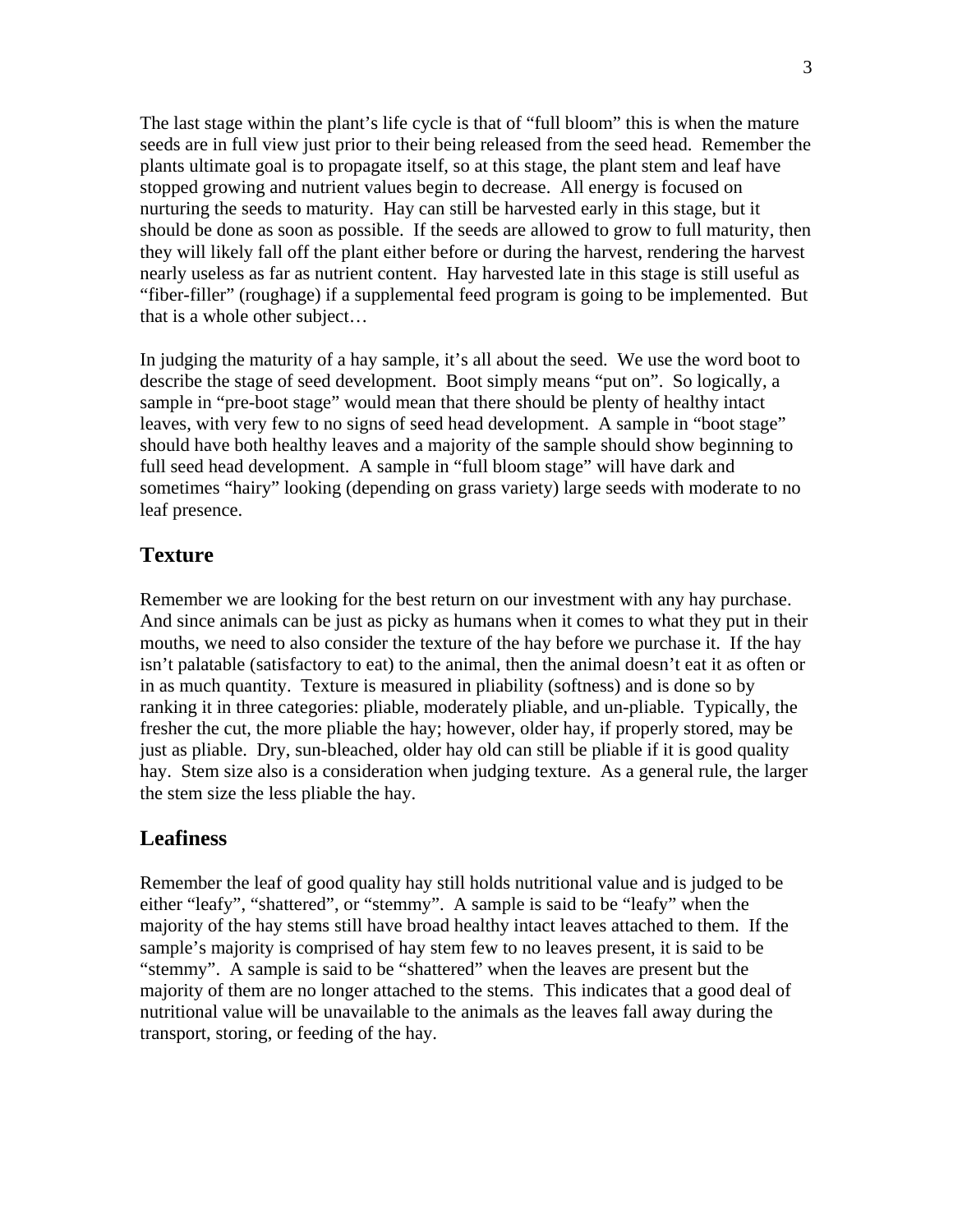#### **Foreign Matter**

This is just what it says. If a sample contains anything other than what it is marketed as, it is said to have foreign matter. This is not always a bad thing. Say you are judging a sample of Bahia Grass hay and you find good Coastal Bermuda or Clover mixed in with it. In this case, the foreign matter may have a higher nutritional value than the Bahia Grass hay itself and that is a good thing. Now, in the event that a sample has noxious or poisonous weeds mixed throughout (Silver Leaf Nightshade, Coyotillo, Buffalobur, etc…) it is a potential herd health threat and as such, should be avoided. Also, consider that you may have pastures that normally produce good "horse quality costal" however, you find yourself needing to purchase hay for whatever reason (drought, insect devastation, etc) and you bring in weed laden hay bails to your pasture, you are risking the spread of that weed growth in your pasture even if the cows don't eat the weed. Typically, cows will sort past the weeds to get to the good hay. This will leave the weeds to be trampled into the ground only to sprout and grow during the next growing season, thus increasing herbicide costs for the next years pasture maintenance program.

#### **Hay Color**

Hay can lose its bright green color because of rain during the curing process, sun bleaching, and bale fermentation or simply as a result of the hay being too mature at the time of harvest. Don't let the color of the hay be the only factor you consider when judging hay for a purchase. Often, an early cut, rain damaged hay that is off-color will have a higher nutritive value than bright green over mature hay. As humans, we often put too much stock in the color of the hay we are judging. Remember cattle are color blind, which means that they can not tell the difference between blue, brown, and green. In judging a sample think like a cow, not like a human. Bleached hay (sun-bleached) will appear light golden brown colored. This is not a problem, typically because only the outer parameter of the bale that gets bleached. Hay that has been rained on can look brown or even black due to the high water content.

#### **Complete Chemical Forage Analysis**

This is by far, both the most reliable and most accurate indicator of hay quality. Not only does this provide a complete chemical profile of the hay in question, but will list the crude protein and fiber percentage values as well. Since this is a process that can only be done using specialized equipment within a laboratory, few hay producers provide such documentation of their hay's quality. When this data is not available, it is all the more reason to be as proficient as possible in judging the physical characteristics of hay. This information sheet is meant to help you prepare for the Jr. Hay Judging competition and is provided at no charge by the Cherokee County Extension Office.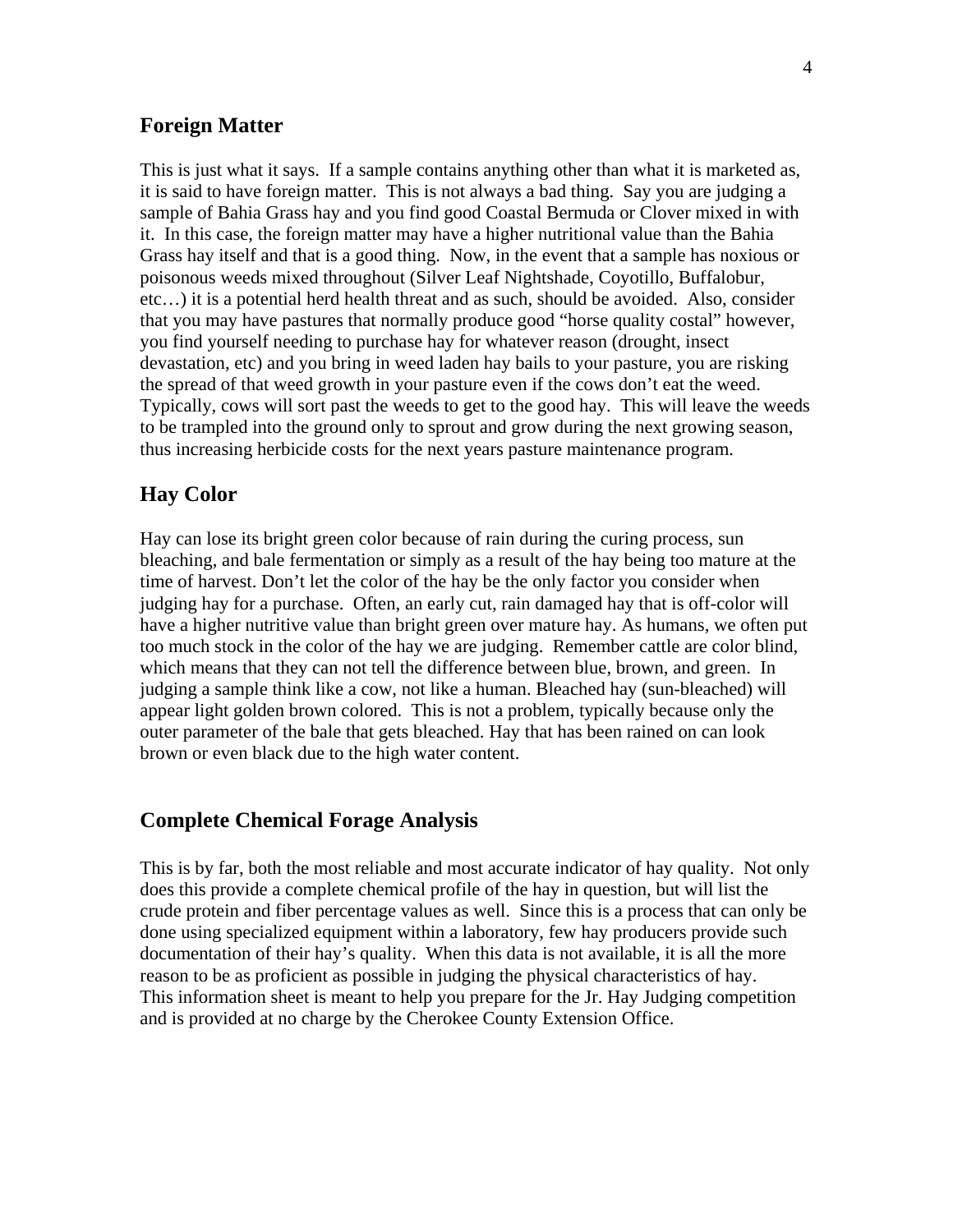#### **Jr. Hay Judging Competition Explained**

This competition is both a team and an individual competition. A team is comprised of three or four competitors; however, only the top three individual scores on a four man team will be calculated to provide the team's final score. Individually, all competitors' scores will be ranked against those of their peers within two categories,  $4-H \& FFA$ . The high point individual in each category will receive a scholarship in the amount to be determined by the Cherokee County Ag. Business Committee (typically \$1000.00 but is subject to change).

#### **Competition Structure:**

*There will be 4 judging station, at each of the first three stations (A, B, & C) there will be four hay samples. These three stations will make up the placing class. At each station individual competitors will rank the samples against each other in order from best to worst, by sample number. Competitors will be given 15 minutes to rank these hay samples and mark their choice on the judging cards provided by their coaches prior to the contest. Each competitor must stand with his/her back to the table until the signal is given to begin the competition. At which time, competitors will turn and begin judging the samples. At the end of the 15 minute judging period all competitors will hand their judging card to the contest official monitoring their station and then proceed to the next station to stand again with his/her back to the table until the signal is again given to begin the next judging round.* 

*The fourth station (D) will be made up of 10 samples. This station will be the Grading Class. Each sample will be judged by the criteria listed on the Blue Judging Card. The criteria are Maturity, Texture, Leafiness, Foreign Matter, and Color. The competitor will place a check mark in the box that best describes the condition of the hay sample under each of the listed criteria. At the end of the 15 minute judging period the cards from this station will be collected in the same manner.* 

#### **Contest Scoring & Records Retention**

*All Judging Cards will be kept on file in the County Extension Office until August31 of the following year.* 

*Cards will be scored and ranked by the County Extension Office. Official results will be emailed to coaches by 2PM the following day and posted to the County Hay Judging Blog ([www.cherokeehayjudging.blogspot.com](http://www.cherokeehayjudging.blogspot.com/)).* 

#### *RESULTS WILL NOT BE RELEASED VIA TELEPHONE!!*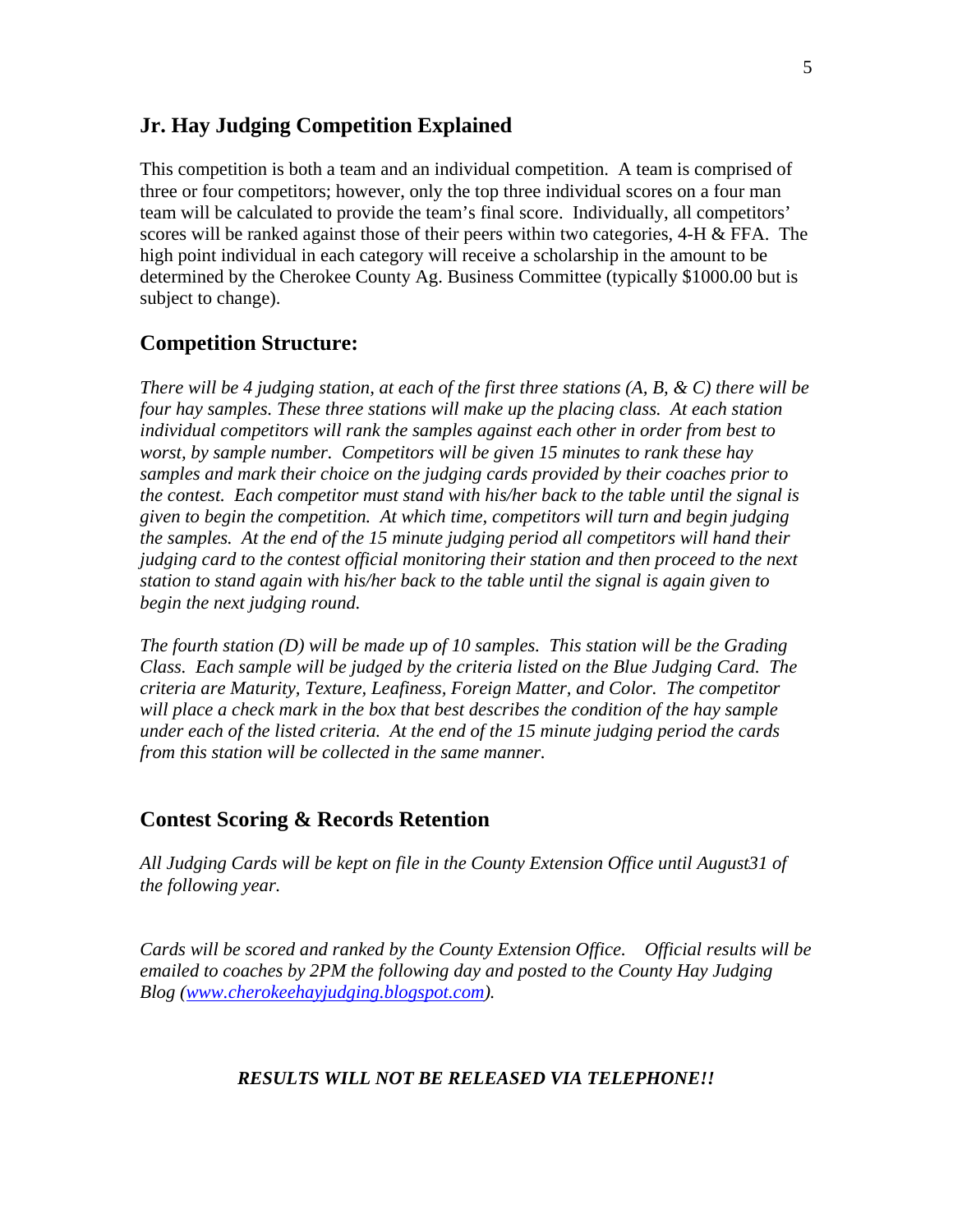|                                                                                                 |                                                     |           |                                                            |                                  |                                                                                 |              |                                         |                  |                                      |                       |                                                             |          |      |              |                   |                              |           |                       | <b>Cherokee County Jr. Hay Judging Competition - Grading Card</b> |
|-------------------------------------------------------------------------------------------------|-----------------------------------------------------|-----------|------------------------------------------------------------|----------------------------------|---------------------------------------------------------------------------------|--------------|-----------------------------------------|------------------|--------------------------------------|-----------------------|-------------------------------------------------------------|----------|------|--------------|-------------------|------------------------------|-----------|-----------------------|-------------------------------------------------------------------|
|                                                                                                 |                                                     |           |                                                            |                                  | Contestant's Name - Print Legibly                                               |              |                                         |                  |                                      |                       |                                                             |          |      |              |                   |                              | $01-A$    |                       | Team Number - Member Letter                                       |
|                                                                                                 | <b>MATURITY</b>                                     |           |                                                            | <b>TEXTURE</b>                   |                                                                                 |              | <b>LEAFINESS</b>                        |                  |                                      | <b>FOREIGN MATTER</b> |                                                             |          |      | <b>COLOR</b> |                   |                              |           |                       |                                                                   |
| Sample<br>#                                                                                     | Pre-Boot                                            | $_{Boot}$ | $\begin{array}{c} Full \\ B\,loop\\ B\,loop\\ \end{array}$ | Piable                           | $\begin{array}{c} \textit{Moderate} \textit{by} \\ \textit{Piable} \end{array}$ | $Un-Pliable$ | $\mathit{Leafy}$                        | <b>Shattered</b> | <b>Stemmy</b>                        | $\emph{Clem}$         | Weeds                                                       | $Subble$ | Nold | <b>Other</b> | <b>Bright</b>     | $\label{red} \emph{Bleched}$ | $_{Dark}$ | $\frac{Non}{Uniform}$ | <b>SCORE</b>                                                      |
| 1                                                                                               |                                                     |           |                                                            |                                  |                                                                                 |              |                                         |                  |                                      |                       |                                                             |          |      |              |                   |                              |           |                       |                                                                   |
| $\overline{c}$                                                                                  |                                                     |           |                                                            |                                  |                                                                                 |              |                                         |                  |                                      |                       |                                                             |          |      |              |                   |                              |           |                       |                                                                   |
| $\overline{\mathfrak{z}}$                                                                       |                                                     |           |                                                            |                                  |                                                                                 |              |                                         |                  |                                      |                       |                                                             |          |      |              |                   |                              |           |                       |                                                                   |
| 4                                                                                               |                                                     |           |                                                            |                                  |                                                                                 |              |                                         |                  |                                      |                       |                                                             |          |      |              |                   |                              |           |                       |                                                                   |
| 5                                                                                               |                                                     |           |                                                            |                                  |                                                                                 |              |                                         |                  |                                      |                       |                                                             |          |      |              |                   |                              |           |                       |                                                                   |
| 6                                                                                               |                                                     |           |                                                            |                                  |                                                                                 |              |                                         |                  |                                      |                       |                                                             |          |      |              |                   |                              |           |                       |                                                                   |
| $\overline{7}$                                                                                  |                                                     |           |                                                            |                                  |                                                                                 |              |                                         |                  |                                      |                       |                                                             |          |      |              |                   |                              |           |                       |                                                                   |
| 8                                                                                               |                                                     |           |                                                            |                                  |                                                                                 |              |                                         |                  |                                      |                       |                                                             |          |      |              |                   |                              |           |                       |                                                                   |
| 9<br>10                                                                                         |                                                     |           |                                                            |                                  |                                                                                 |              |                                         |                  |                                      |                       |                                                             |          |      |              |                   |                              |           |                       |                                                                   |
|                                                                                                 |                                                     |           |                                                            |                                  |                                                                                 |              |                                         |                  | SCORING SECTION - DO NOT WRITE BELOW |                       |                                                             |          |      |              |                   |                              |           |                       |                                                                   |
| <b>GRASS</b><br><b>LEGUME</b>                                                                   | <b>MATURITY</b><br>$\overline{4}$<br>$\overline{2}$ |           |                                                            | <b>TEXTUTRE</b><br>$\frac{2}{2}$ |                                                                                 |              | <b>LEAFINESS</b><br>1<br>$\overline{3}$ |                  |                                      |                       | <b>FOREIGN MATTER</b><br>$\boldsymbol{z}$<br>$\overline{c}$ |          |      |              | <b>COLOR</b><br>1 |                              |           |                       |                                                                   |
| Cherokee County Jr. Hay Judging Results to be posted online: www.cherokeehayjuding.blogspot.com |                                                     |           |                                                            |                                  |                                                                                 |              |                                         |                  |                                      |                       |                                                             |          |      |              |                   |                              |           |                       |                                                                   |

Below is a sample similar to the Grading Class card you will be using: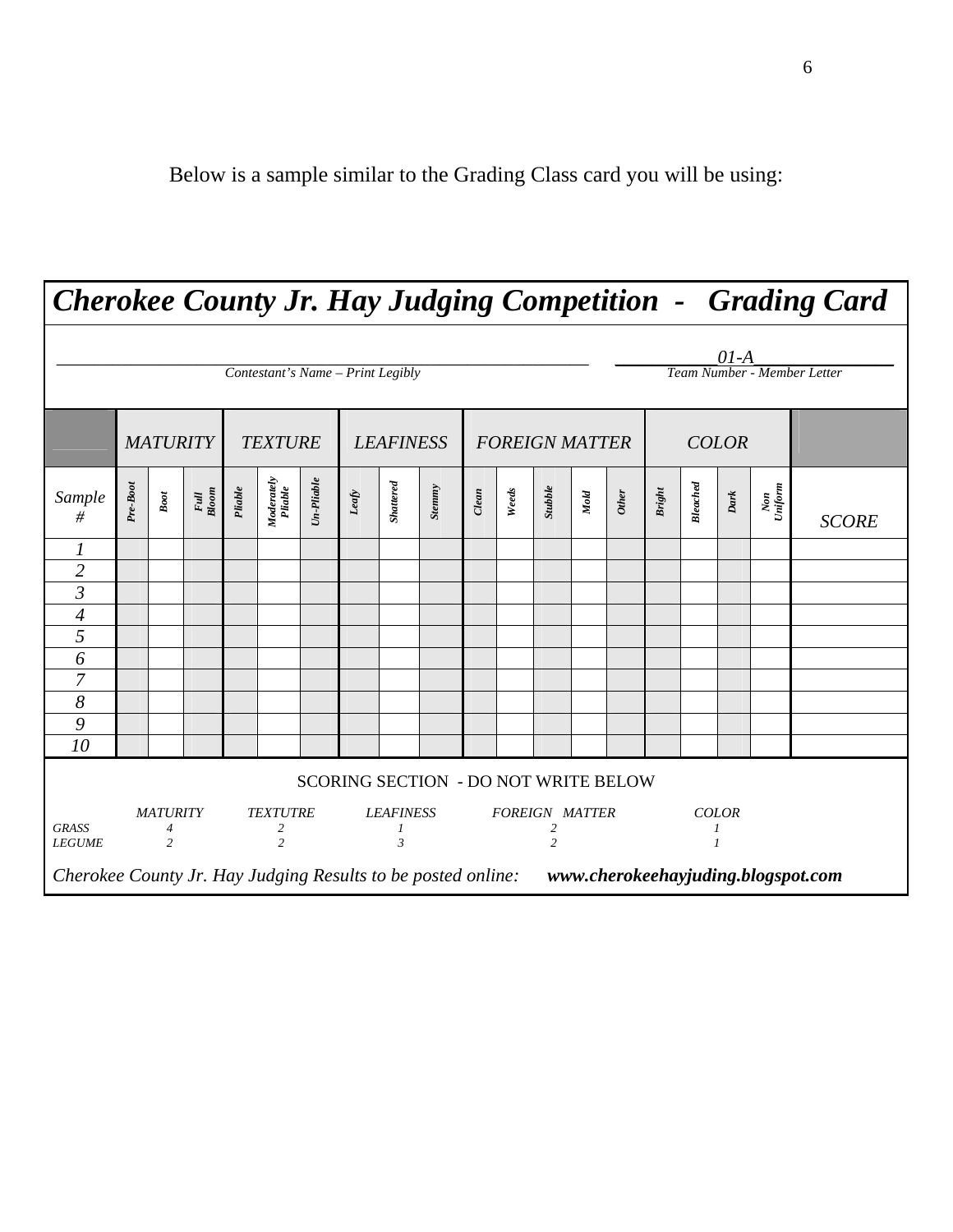| <b>PD600</b>                 | -1234<br>Å          |
|------------------------------|---------------------|
|                              | 1243<br>B           |
|                              | 1324                |
|                              | 1342<br>D           |
|                              | E 1423              |
| <b>Judging Card</b>          | 1432                |
|                              | G 2134              |
| John Smith 108               | H 2143              |
|                              | 2314                |
| (Number or Name)             | 2341                |
| $\mathcal{D}_{\textit{elS}}$ | K 2413              |
| (Class)                      | 2431                |
|                              | 3124<br>М           |
| anner                        | N 3142              |
| (Cl <sub>386</sub> )         | 0 3214              |
|                              | P 3241              |
|                              | Q 3412              |
| Placing Score                | R 3421              |
|                              | Ŝ.<br>4123          |
| Reason Score                 | $\mathsf T$<br>4132 |
|                              | 4213                |
|                              | 4231                |
|                              | W 4312              |
| <b>AgriLIFE EXTENSION</b>    | X<br>4321           |
| Texas A&M System             |                     |

Below is a sample similar to the Judging Placing Card you will be using: